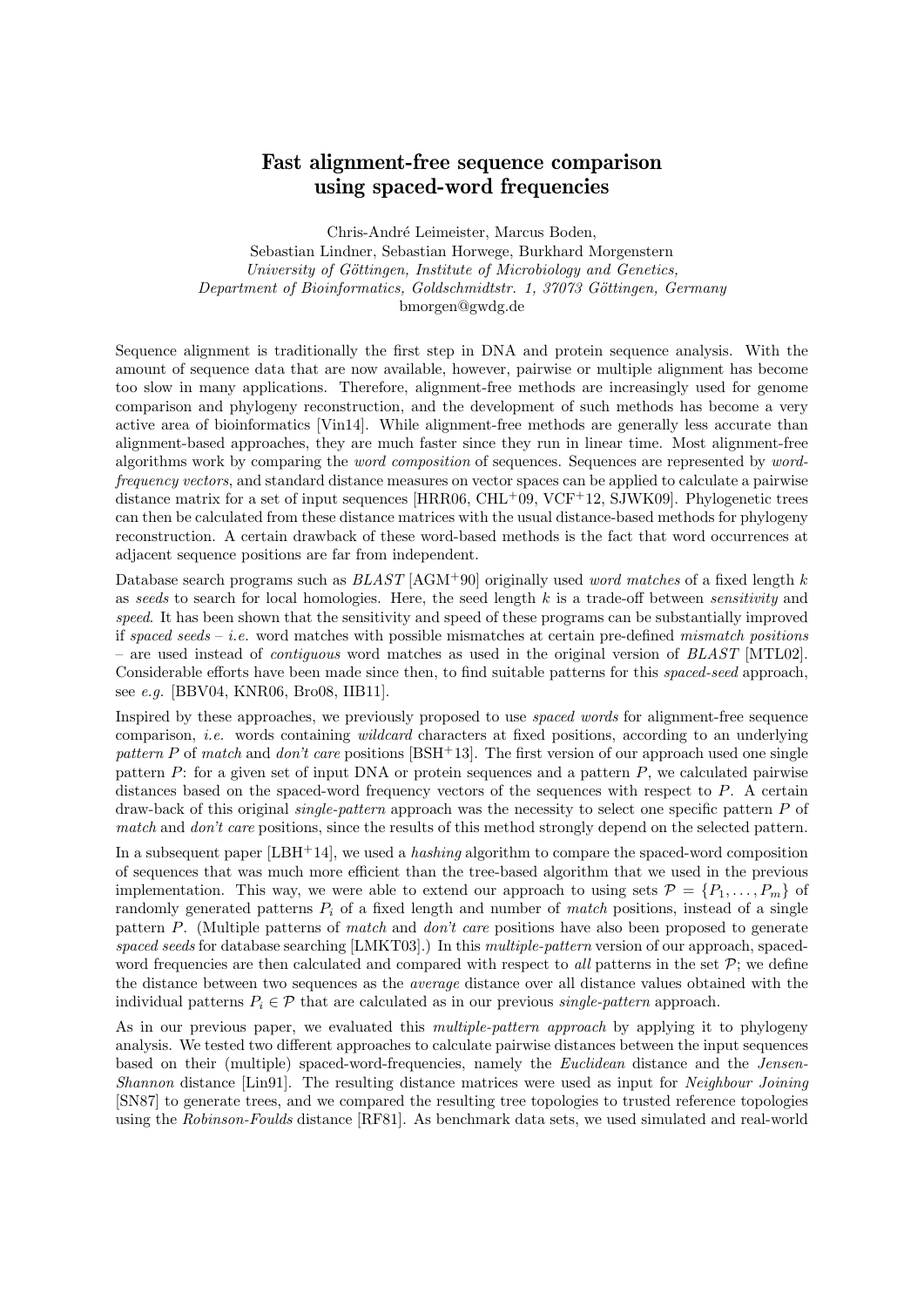DNA and protein sequences.

In our first paper, we had shown that the *single-pattern* version of our *spaced-words* leads to slightly better trees than the same approach used with *contiguous words* [BSH<sup>+</sup>13]. In [LBH<sup>+</sup>14], we could show that our new *multiple-pattern* approach produces much better phylogenies than the previously implemented single-pattern approach and is also superior to established alignment-free methods that are based on contiguous words. On some data sets, the quality of our results was even comparable to trees that were obtained with traditional alignment-based approaches.

Also, we showed empirically that distance values calculated with our *multiple-pattern* program are statistically more stable than distances based on the previous single-pattern approach which were, again, more stable than distances based on the frequencies of contiguous words. In a more recent paper [MZHL15], we studied the statistical behaviour of our spaced-word-based distance functions in detail and showed analytically why spaced-word-based distances are statistically more stable than distances calculated from contiguous words and why, in turn, the new multiple-pattern version of spaced words is more stable than the previous single-pattern approach.

Our software is freely available as source code. In addition, we provide a user-friendly WWW interface that is described in  $[HLB+14]$ . Source code and WWW interface are available through Göttingen Bioinformatics Compute Server (GOBICS) at

## http://spaced.gobics.de/

## References

- [AGM<sup>+</sup>90] Stephen F. Altschul, Warren Gish, Webb Miller, Eugene M. Myers, and David J. Lipman. Basic Local Alignment Search Tool. J. Mol. Biol., 215:403–410, 1990.
- [BBV04] Brona Brejova, Daniel G. Brown, and Tomas Vinar. Optimal Spaced Seeds for Homologous Coding Regions. Journal of Bioinformatics and Computational Biology, 1:595–610, 2004. Early version appeared in CPM 2003.
- [Bro08] Daniel G. Brown. Bioinformatics Algorithms: Techniques and Applications, chapter A survey of seeding for sequence alignment, pages 126–152. Wiley-Interscience, New York, Fev. 2008.
- [BSH<sup>+</sup>13] Marcus Boden, Martin Schöneich, Sebastian Horwege, Sebastian Lindner, Chris-André Leimeister, and Burkhard Morgenstern. Alignment-free sequence comparison with spaced k-mers. In Tim Beißbarth, Martin Kollmar, Andreas Leha, Burkhard Morgenstern, Anne-Kathrin Schultz, Stephan Waack, and Edgar Wingender, editors, German Conference on Bioinformatics 2013, volume 34 of OpenAccess Series in Informatics (OASIcs), pages 24–34, Dagstuhl, Germany, 2013. Schloss Dagstuhl–Leibniz-Zentrum fuer Informatik.
- [CHL<sup>+</sup>09] Benny Chor, David Horn, Yaron Levy, Nick Goldman, and Tim Massingham. Genomic DNA k-mer spectra: models and modalities. Genome Biology, 10:R108, 2009.
- [HLB<sup>+</sup>14] Sebastian Horwege, Sebastian Lindner, Marcus Boden, Klaus Hatje, Martin Kollmar, Chris-André Leimeister, and Burkhard Morgenstern. Spaced words and kmacs: fast alignment-free sequence comparison based on inexact word matches. Nucleic Acids Research, 42:W7–W11, 2014.
- [HRR06] Michael Höhl, Isidore Rigoutsos, and Mark A. Ragan. Pattern-Based Phylogenetic Distance Estimation and Tree Reconstruction. Evolutionary Bioinformatics Online, 2:359–375, 2006.
- [IIB11] Lucian Ilie, Silvana Ilie, and Anahita M. Bigvand. SpEED: fast computation of sensitive spaced seeds. Bioinformatics, 27:2433–2434, 2011.
- [KNR06] Gregory Kucherov, Laurent Noé, and Mikhail Roytberg. A unifying framework for seed sensitivity and its application to subset seeds. Journal of Bioinformatics and Computational Biology, 4:553–569, 2006.
- [LBH<sup>+</sup>14] Chris-Andr´e Leimeister, Marcus Boden, Sebastian Horwege, Sebastian Lindner, and Burkhard Morgenstern. Fast alignment-free sequence comparison using spaced-word frequencies. Bioinformatics, 30:1991–1999, 2014.